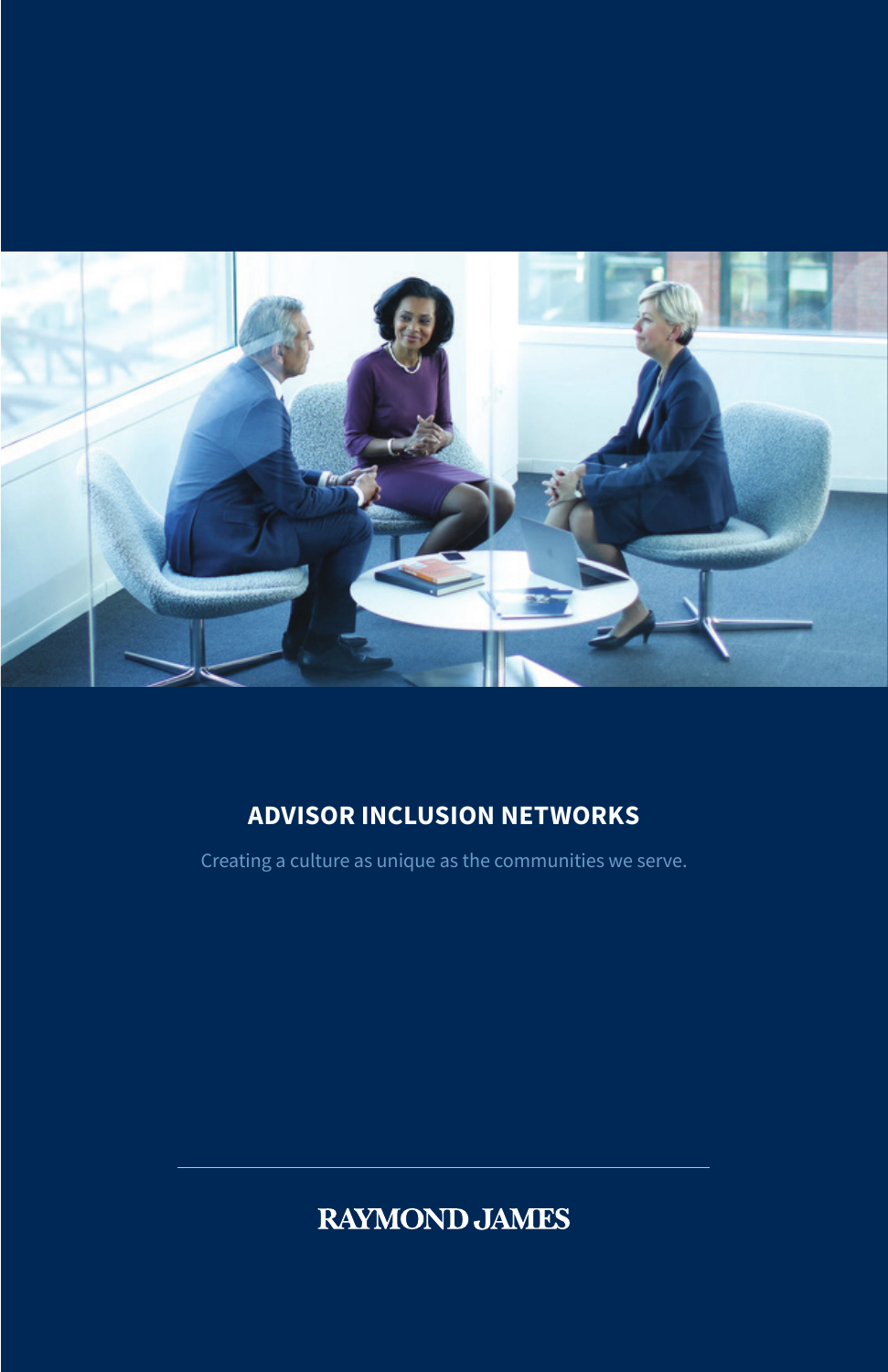# Your business is a reflection **of you**

Raymond James was built on a unifying mission – our business is people and their financial well-being. Advisors who are drawn to this ideal are, of course, anything but uniform.

They come from a vibrancy of cultures, backgrounds, societies and experiences. And we believe supporting advisors whose diversity reflects the world in which we live is vitally important, not only to the firm's mission, but to the future of our industry.

The Advisor Inclusion Networks support advisors and the communities they proudly represent, providing resources, strategies and a forum for sharing ideas designed to enhance their business. A natural extension of our culture, the networks align with our vision to be a financial services firm as unique as the people we serve.

Join the conversation online with **#RJAdvisorInclusion.**





"We are continuing to evolve our approach to ensure Raymond James achieves our vision of being the premier alternative to Wall Street – most notably by continuing to live by our belief that our business is people. All people."

PAUL REILLY CEO, Raymond James Financial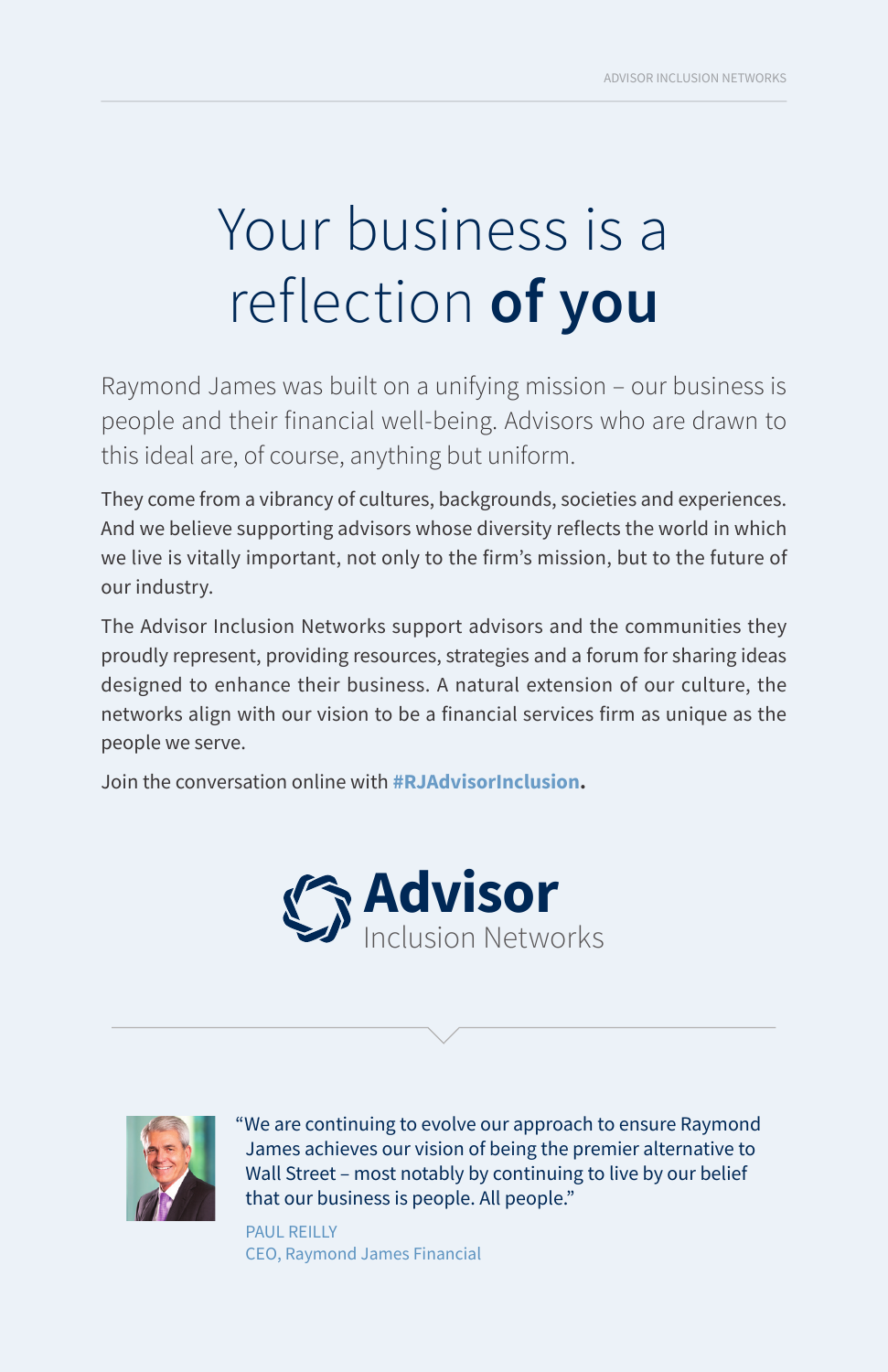# Our business is people – all people

Raymond James Advisor Inclusion Networks contribute to a rich professional culture better able to serve our clients now and into the future.



A group of successful women advisors who regularly met to help each other thrive over 27 years ago became the Women Financial Advisors Network, now more than 1,200 advisors strong. Together they contribute to a common cause and develop their businesses through the network's connections and educational resources.

#### BUILDING TOGETHER

Joining women in the network through one of the many regional meetings or smaller local gatherings opens up management resources, coaching programs, small groups and online forums to help you amplify your practice while meeting colleagues from across the country.

#### CUTTING-EDGE INSIGHT

The annual Women's Symposium brings dynamic speakers and emerging ideas from leaders and industry experts. Best practice seminars, panel discussions, study groups and a celebration of our careers occur while finding new

ways to enrich our clients, our community and our lives.

#### STORIES TO INSPIRE

Aspire is a career-focused biannual publication that documents and celebrates the accomplishments of women in financial services, and draws insight and advice from remarkable leaders in other arenas.





**"Our commitment is to cultivate an environment where advisors feel welcomed, respected and included at every stage of their career. Our goal is to support and empower them to make a difference for their clients and their communities."**

RENÉE BAKER, DBA, RCC™ Head, PCG Advisor Inclusion Networks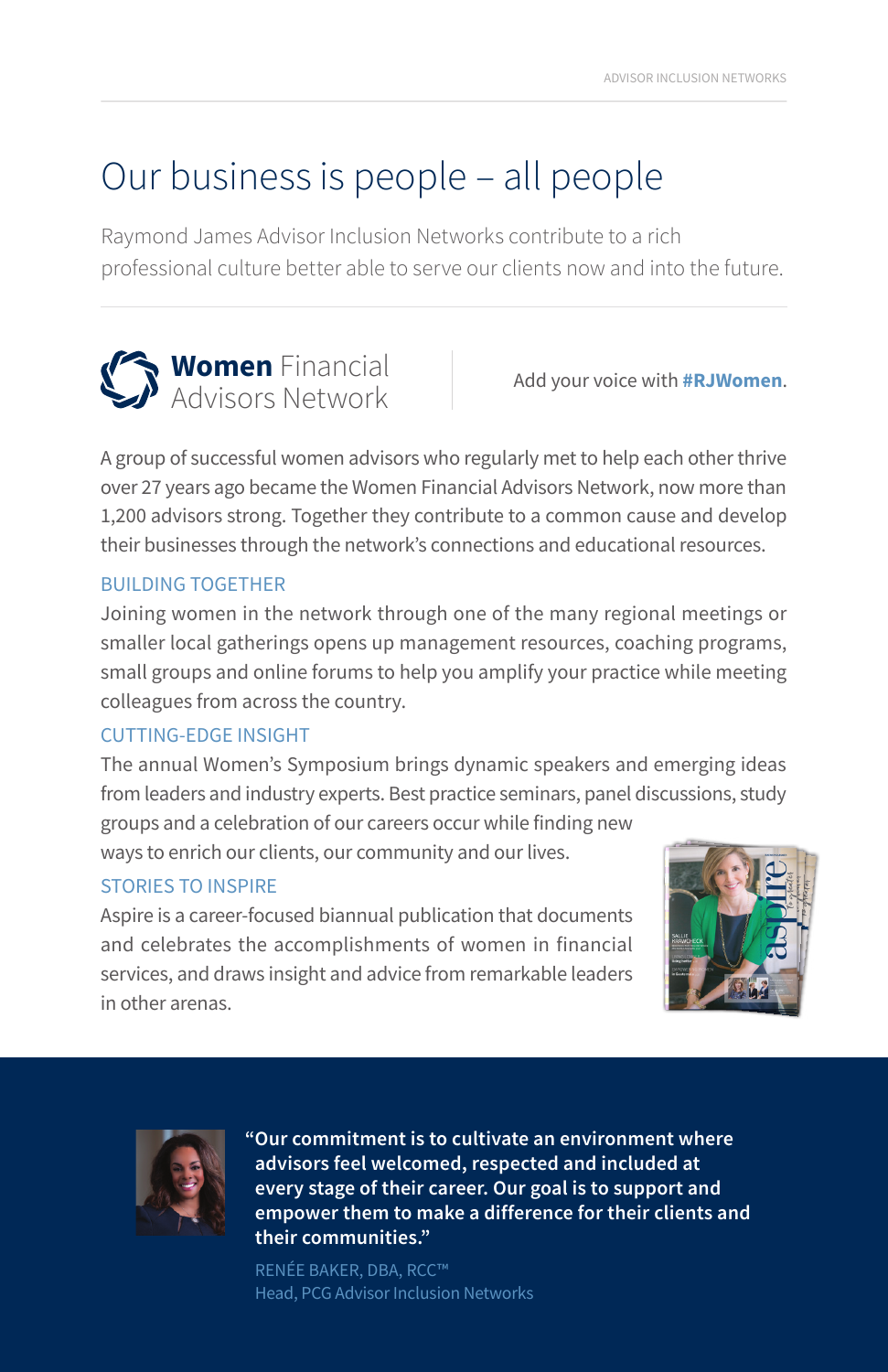

The Black Financial Advisors Network brings together the best and brightest black professionals in the financial services industry, working separately to improve the lives of our clients and our own communities and together to develop ourselves and improve our industry.



#### DEVELOPING SUCCESS

The Black Financial Advisors Network started as an informal gathering of professionals facing similar challenges to share perspectives and ideas. Now, our black financial advisors benefit from the network with customized educational programs, camaraderie, advocacy, partnership opportunities and mentorship.

#### FUTURE FOCUSED

Members work alongside Raymond James' efforts in education to recognize and expand the pool of talented young black people considering a career in the finance industry. BFAN members also work with the firm to recruit minority talent from other financial services sectors.

#### REFLECT AND REVITALIZE

The annual Black Financial Advisors Network Symposium brings thought leaders from inside and outside the industry, groundbreakers, trailblazers and professional workshops to help you drive your practice to higher elevations.



**"Leadership has intentionally partnered with black financial advisors within the firm to create what I consider a safe space. It stands out because people look like me and share the same experiences that I've had."**

CRYSTAL ALFORD-COOPER, CFP®, CDFA®, CRC® Vice President of Planning, Law & Associates; Wealth Advisor, RJFS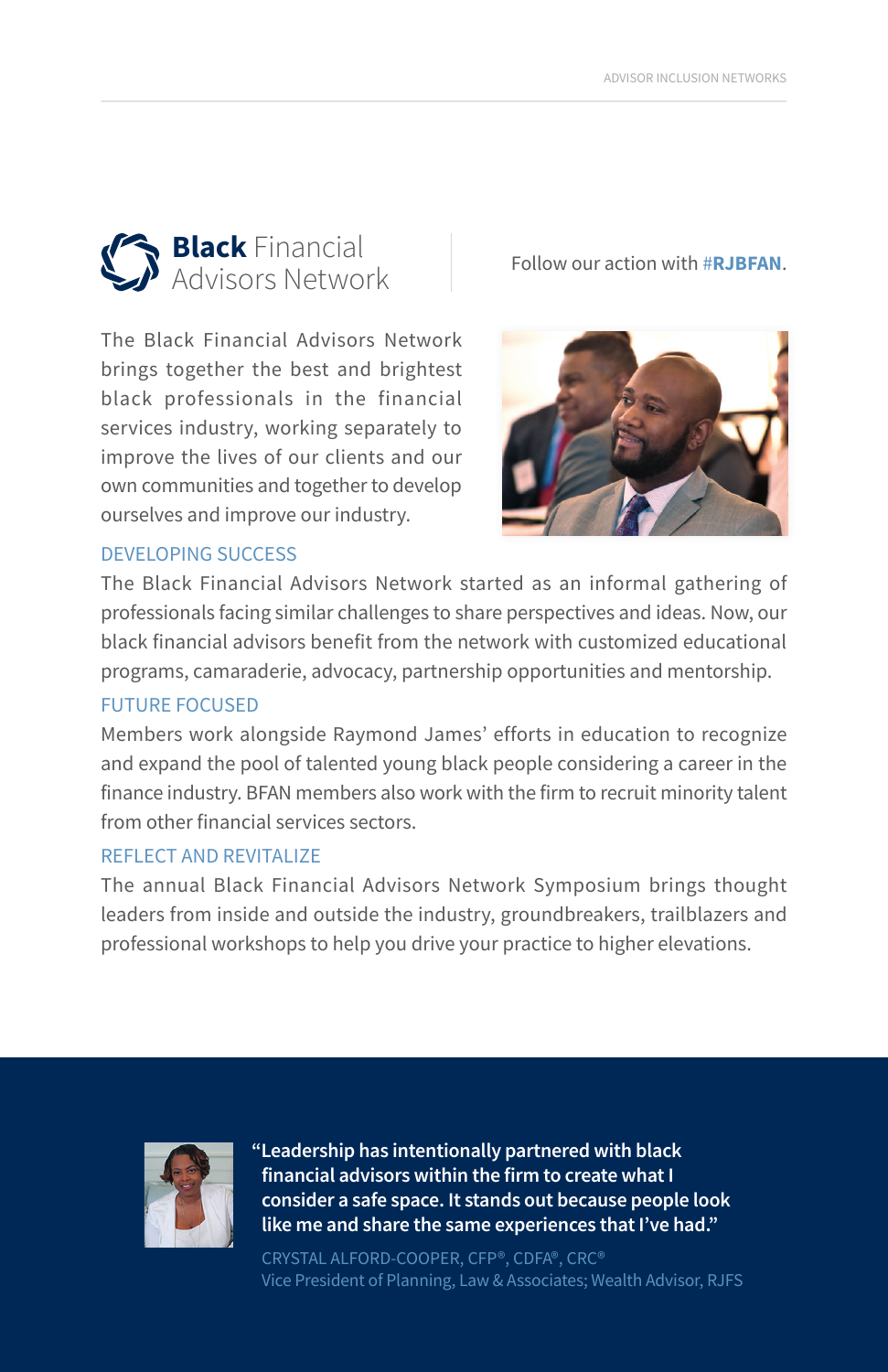# **Pride** Financial Tell your story with **#RJPFAN.** Advisors Network

The Pride Financial Advisors Network is a collaboration of LGBT+ financial advisors and their allies, committed to openly and honestly supporting our communities while developing professionally to put our clients first.



#### UNITING TALENT

The core of the advisor networks is camaraderie,

the chance to come together with other professionals to improve our practices and discuss issues within the financial services industry and to be advocates for inclusivity.

#### MEETING UNIQUE CHALLENGES

The LGBT+ community needs financial planning advice that is relevant to its specific circumstances for topics like estate planning, family planning and charitable giving. Through our shared expertise and experience, we aim to equip our advisors in providing this valuable guidance to our LGBT+ communities.

#### A CONFERENCE FOR ALL OF US

With opportunities to share experiences and learn from inspirational leaders outside the industry and experts within it, the annual Business of Pride Symposium is dedicated to celebrating wins, recognizing challenges and improving our practices for the benefit of our clients and allies.



**"By supporting me as my true and authentic self, Raymond James ensures my success as a financial advisor."**

THOMAS J. HAKE, M.FIN Investment Management Consultant, Branch Manager